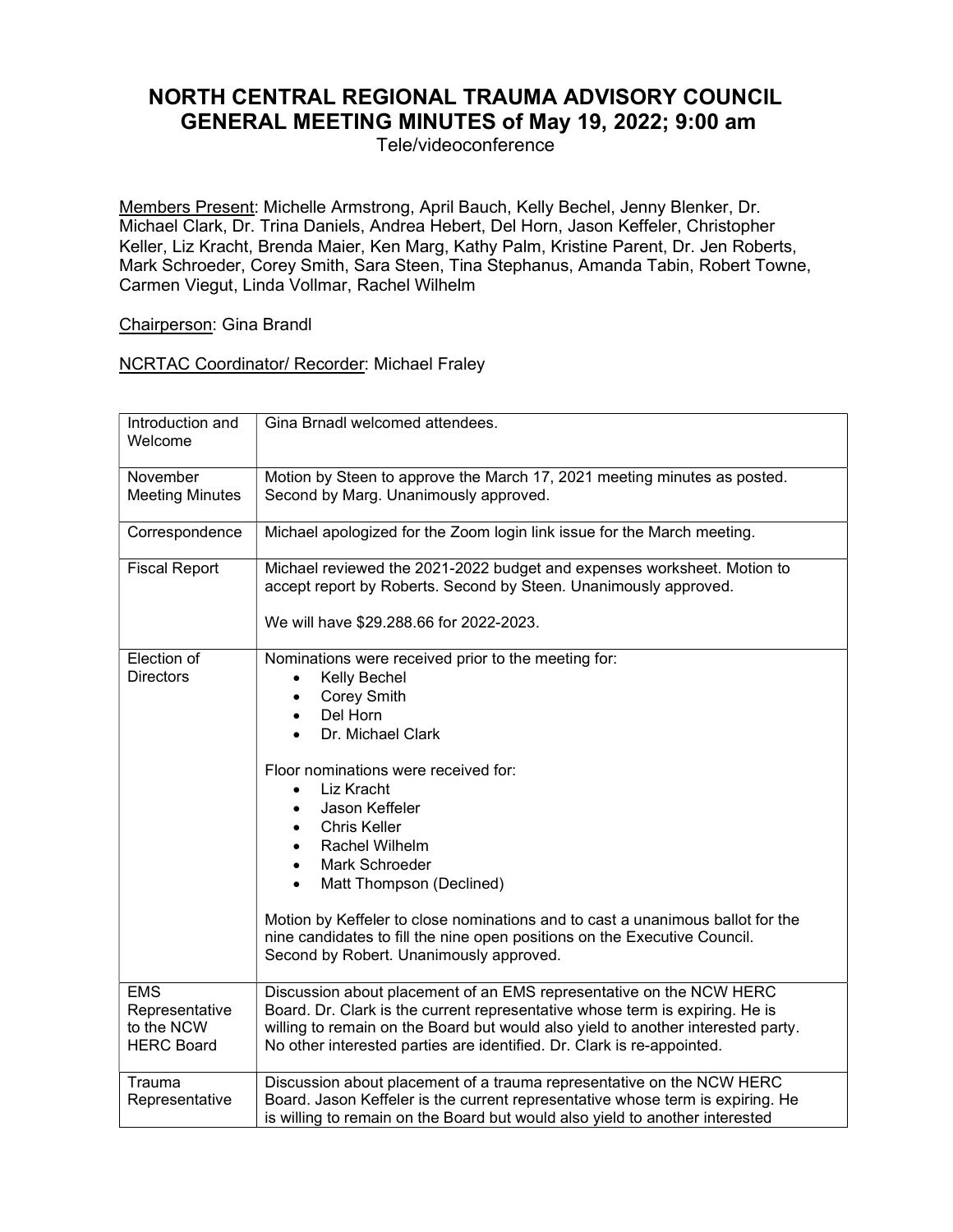| to the NCW<br><b>HERC Board</b>      | party. No other interested parties are identified. Jason Keffeler is re-appointed.                                                                                                                                                                                                                                                                                                                                                                                                                                                                                                                                                                                                                                                                                                                                                                                                                                                                                                                                                                                                                                                                                                                                                                                                                                                                                                                                                                                                                                                                                                                                                    |
|--------------------------------------|---------------------------------------------------------------------------------------------------------------------------------------------------------------------------------------------------------------------------------------------------------------------------------------------------------------------------------------------------------------------------------------------------------------------------------------------------------------------------------------------------------------------------------------------------------------------------------------------------------------------------------------------------------------------------------------------------------------------------------------------------------------------------------------------------------------------------------------------------------------------------------------------------------------------------------------------------------------------------------------------------------------------------------------------------------------------------------------------------------------------------------------------------------------------------------------------------------------------------------------------------------------------------------------------------------------------------------------------------------------------------------------------------------------------------------------------------------------------------------------------------------------------------------------------------------------------------------------------------------------------------------------|
| <b>HERC Update</b>                   | A number of seats remain available for the HAZMAT first receiver and<br>$\bullet$<br>Advanced Burn Life Support courses.<br>The HERC and RTAC participated in the Medical Response and Surge<br>$\bullet$<br>Exercise (MRSE) which was held in April as part of a Marathon County<br>Emergency Management disaster exercise. An after action report is in<br>the works.<br>The NCW HERC Response Plan has been updated and includes<br>$\bullet$<br>several annexes such as peds surge and burn surge.<br>Facilities are encouraged to make sure their ED staff know about the<br>$\bullet$<br>WISCOM radios including how to use them and to make sure they are<br>not turned down.<br>A MPH student will be working with the HERC for a few months<br>$\bullet$                                                                                                                                                                                                                                                                                                                                                                                                                                                                                                                                                                                                                                                                                                                                                                                                                                                                     |
| State Trauma/<br><b>STAC</b>         | STAC has not met since our last meeting. Next meeting is June 1.<br>$\bullet$<br>If you are not getting the "Gov-D" emails from DHS you can sign up<br>with the following link. This is how Margaret broadcasts all important<br>state-wide notices.<br>https://public.govdelivery.com/accounts/WIDHS/subscriber/ne<br>$\circ$<br>w?topic_id=WIDHS_622<br>STAC and committees are working on charters<br>Agenda item ideas can be submitted to STAC via:<br>$\bullet$<br>https://www.surveygizmo.com/s3/6736693/STAC-Agenda-<br>$\Omega$<br><b>Request</b><br>New STAC appointments are coming soon<br>New CRC appointments are coming soon<br>$\bullet$<br>CRC has produced a few more FAQs/clarifications. Hospitals are<br>$\bullet$<br>encouraged to check this page before contacting Margaret with<br>questions.<br>https://www.dhs.wisconsin.gov/trauma/dhs-118.htm<br>$\circ$<br>Hospitals are encouraged to consider using the outcome sharing<br>$\bullet$<br>feature of the registry to send outcome information to the EMS crews.<br>Michael will ask Katie if she can do a demo of the feature at<br>$\circ$<br>our next meeting.<br>Will (epidemiologist) is working on a few data projects.<br>Margaret is reviewing the new ACS book<br>RTAC Coordinators are reviewing an option in ImageTrend that might<br>work as a new fall prevention referral link<br>The American College of Surgeons has released updated Field Triage<br>Guidelines. STAC and EMS Board will be reviewing and discussing<br>implementation.<br>https://www.facs.org/quality-programs/trauma/systems/field-<br>$\circ$<br>triage-guidelines/ |
| <b>State EMS</b><br>Update           | EMS Advisory Board is meeting June 14 & 15<br>Systems Management committee is developing a medical equipment<br>list to prepare DHS to take over ambulance inspections<br>Systems Management committee is updating the MCI plan template                                                                                                                                                                                                                                                                                                                                                                                                                                                                                                                                                                                                                                                                                                                                                                                                                                                                                                                                                                                                                                                                                                                                                                                                                                                                                                                                                                                              |
| <b>RTAC</b><br>Coordinator<br>Report | Michael has received an "intent to contract" notice from DHS to renew<br>his RTAC Coordinator contract.<br>His vaccine regional manager contract will be ending 6/30/22<br>$\circ$<br>Reminder of the availability of<br>Stop the Bleed training kits<br>$\circ$<br>Injury prevention displays<br>$\circ$<br>Trauma training equipment and manikins<br>$\circ$                                                                                                                                                                                                                                                                                                                                                                                                                                                                                                                                                                                                                                                                                                                                                                                                                                                                                                                                                                                                                                                                                                                                                                                                                                                                        |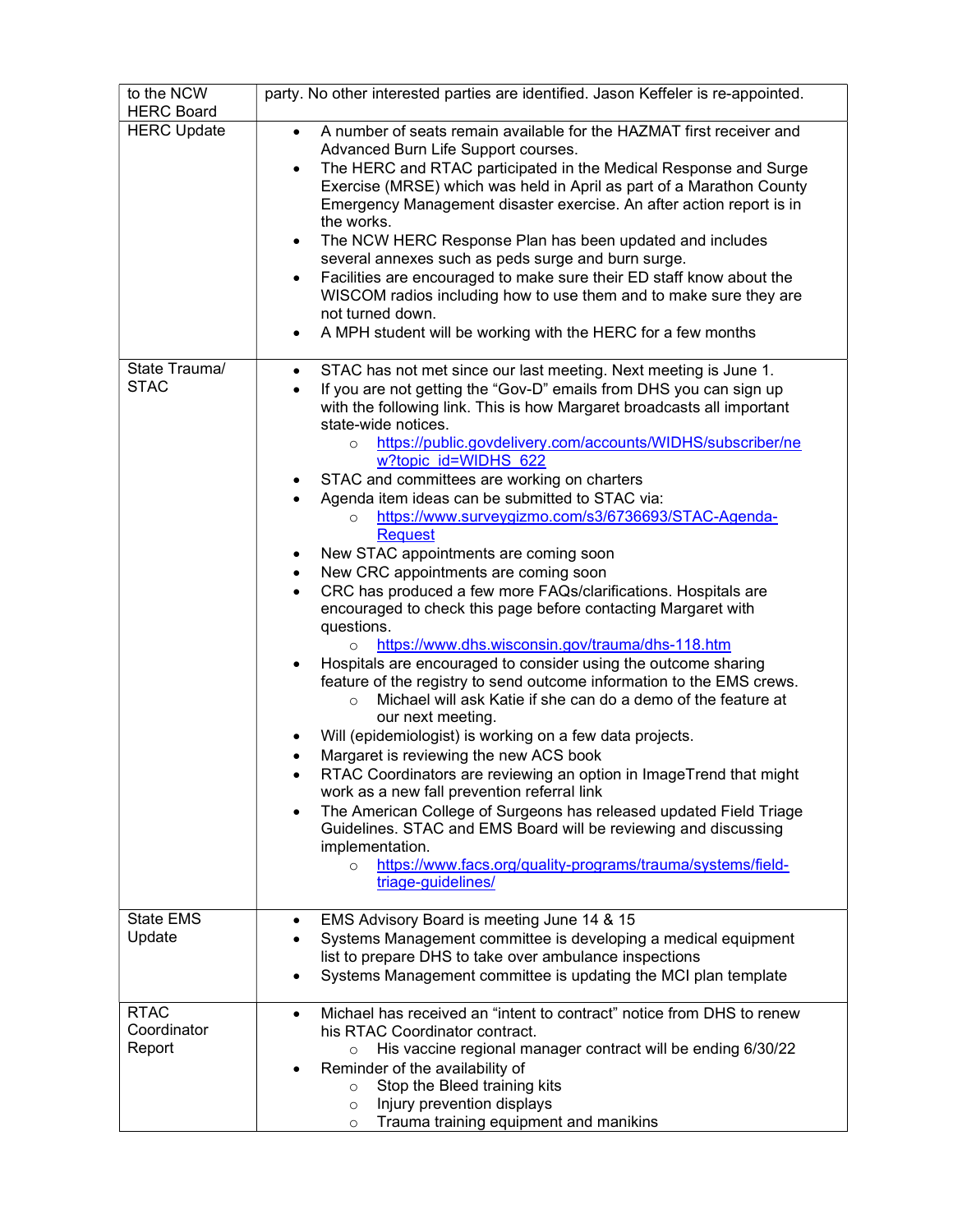|                                       | PHTLS books<br>$\Omega$                                                                                                                                                                                                                                           |
|---------------------------------------|-------------------------------------------------------------------------------------------------------------------------------------------------------------------------------------------------------------------------------------------------------------------|
|                                       | If you are not getting the NCRTAC eNewsletter please email Michael<br>to be added                                                                                                                                                                                 |
| Pediatric Imaging<br>Guidelines       | Dr. Roberts reviewed the pediatric imaging guidelines produced by the<br>pediatric centers in Wisconsin. Laminated copies were sent to all hospitals. Dr.<br>Roberts is willing to do additional training for hospitals.<br>roberts.jennifer@marshfieldclinic.org |
|                                       | Hospitals are encouraged to use the guidelines as a PI project.                                                                                                                                                                                                   |
| Process<br>improvement<br>committee   | Members are asked to electronically sign a PI activity confidentiality statement<br>annually. The form can be found at:<br>https://hipaa.jotform.com/221354441224142                                                                                              |
|                                       | Gina Brandl, Dr. Roberts and Kathy Palm presented a case.                                                                                                                                                                                                         |
| Out of Hospital<br>Committee          | Will be reviewing and updating the MIST patient report tool for re-<br>$\bullet$<br>distribution                                                                                                                                                                  |
|                                       | Still have pelvic immobilization devices available for paramedic<br>$\bullet$<br>services                                                                                                                                                                         |
|                                       | Michael reviewed additional data about scene times. Will continue to<br>٠<br>monitor.                                                                                                                                                                             |
| <b>Injury Prevention</b><br>Committee | Purchasing PFDs to replenish Life Jacket Loaner stations and a project<br>$\bullet$<br>Amanda is doing.                                                                                                                                                           |
|                                       | Amanda presented a few adult bike safety training opportunities. More<br>٠<br>information will be on the NCRTAC calendar.<br>https://wisconsinbikefed.org/events/adults-on-bikes-mentor-<br>$\circ$<br>development-training-wausau/                               |
|                                       | https://wisconsinbikefed.org/events/teaching-safe-bicycling-<br>$\circ$<br>wausau/                                                                                                                                                                                |
|                                       | MCHS Trauma Services will be at Farm Technology Days 2022 - July<br>$12 - 14$                                                                                                                                                                                     |
| Conference<br>Planning<br>Committee   | Michael reviewed that the event went very well. We had 120 onsite and 107<br>online registrations. There were 221 evaluations returned. Expenses are still<br>pending but we are on track to make about \$8,920 from the event.                                   |
|                                       | Discussed potential dates for the 2023 event. Group agreed to go with April 13,<br>2023.                                                                                                                                                                          |
|                                       | Will look for more BLS EMS content. Also will be looking for some new<br>committee members.                                                                                                                                                                       |
| Regional Trauma<br>Plan               | The draft of the 2022 revision of the NCRTAC Regional Trauma Plan was<br>posted prior to the meeting for member review.                                                                                                                                           |
|                                       | Michael noted that the new Field Triage Guidelines and re-visiting the MIST<br>report tool will be added to the Out of Hospital Committee project list in the<br>document.                                                                                        |
|                                       | Motion by Keffeler to approve the Regional Trauma Plan as amended. Second<br>by Dr. Roberts. Unanimously approved.                                                                                                                                                |
| Other business                        | None                                                                                                                                                                                                                                                              |